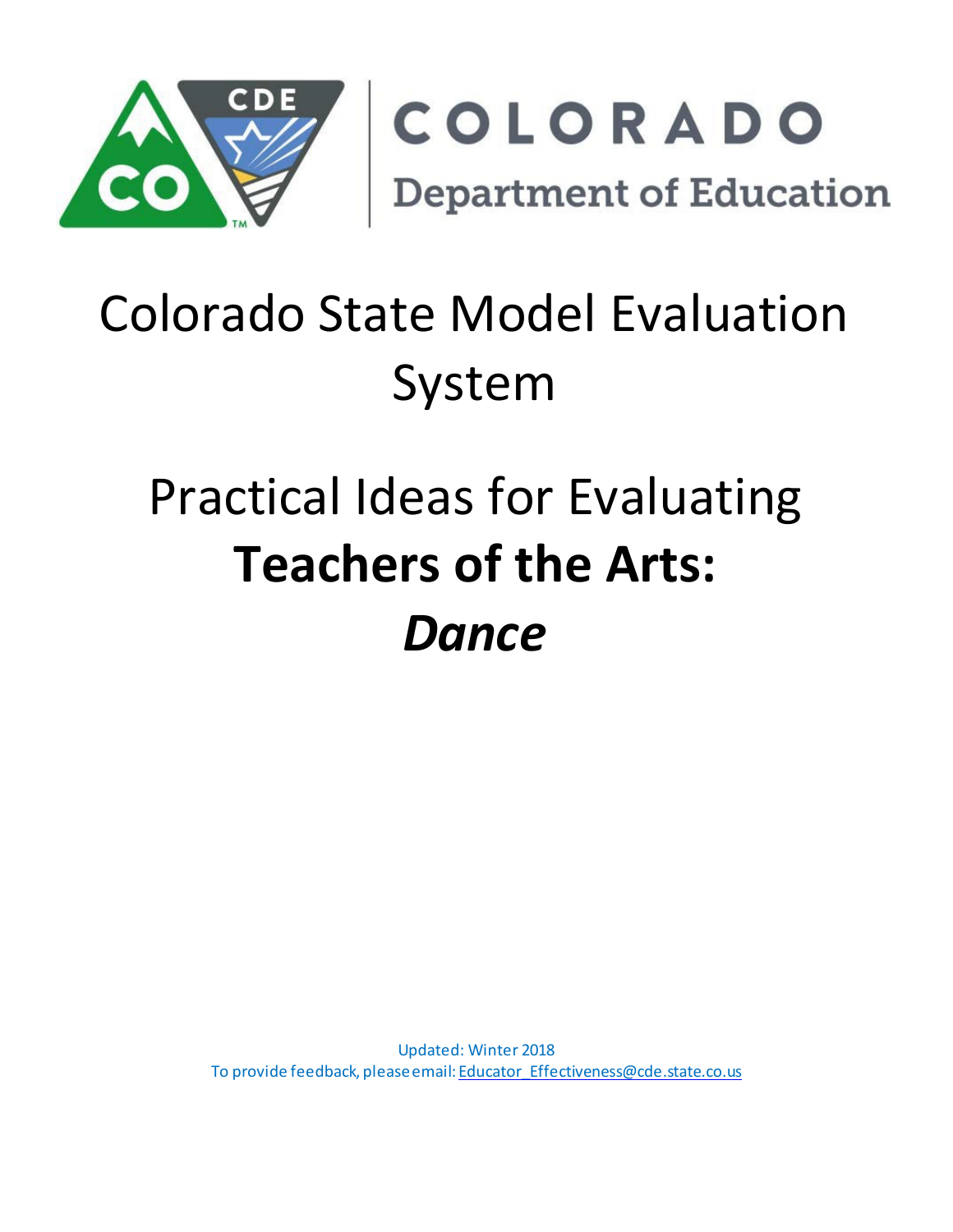## **Acknowledgements**

The many contributions of the arts educators are gratefully acknowledged. Arts educators across Colorado generously gave their time and expertise to write this practical ideas guide as a service to their colleagues. It is their hope that the brief will be used as an informal set of suggestions and ideas to help teachers of the arts and their evaluators better understand the Colorado State Model Educator Evaluation System and how it applies to them. Arts educators who contributed to the development of this brief include:

#### **Dance**

*Danielle Heller*, Owner, Peak Academy of Dance; Faculty, Red Rocks Community College *Judi Hofmeister*, President, Colorado Dance Education Organization *Sandra Minton*, Ph.D., Professor Emeritus, University of Northern Colorado; Elementary Dance Teacher, Littleton Public Schools Jane Slusarski-Harris, Director of Dance, Colorado State University

#### **Reviewers**

*Elizabeth Buhr*, Jefferson County Public Schools *Vanessa Hayes Quintana*, Cherry Creek School District *Anne Thulson, Ph.D.*, Metropolitan State University *Patrick Fahey, Ph.D.*, Colorado State University *Carla Aguilar, Ph.D.*, Metropolitan State University *Mary Schuttler*, *Ph.D*., University of Northern Colorado *Judi Hofmeister*, President, Colorado Dance Education Organization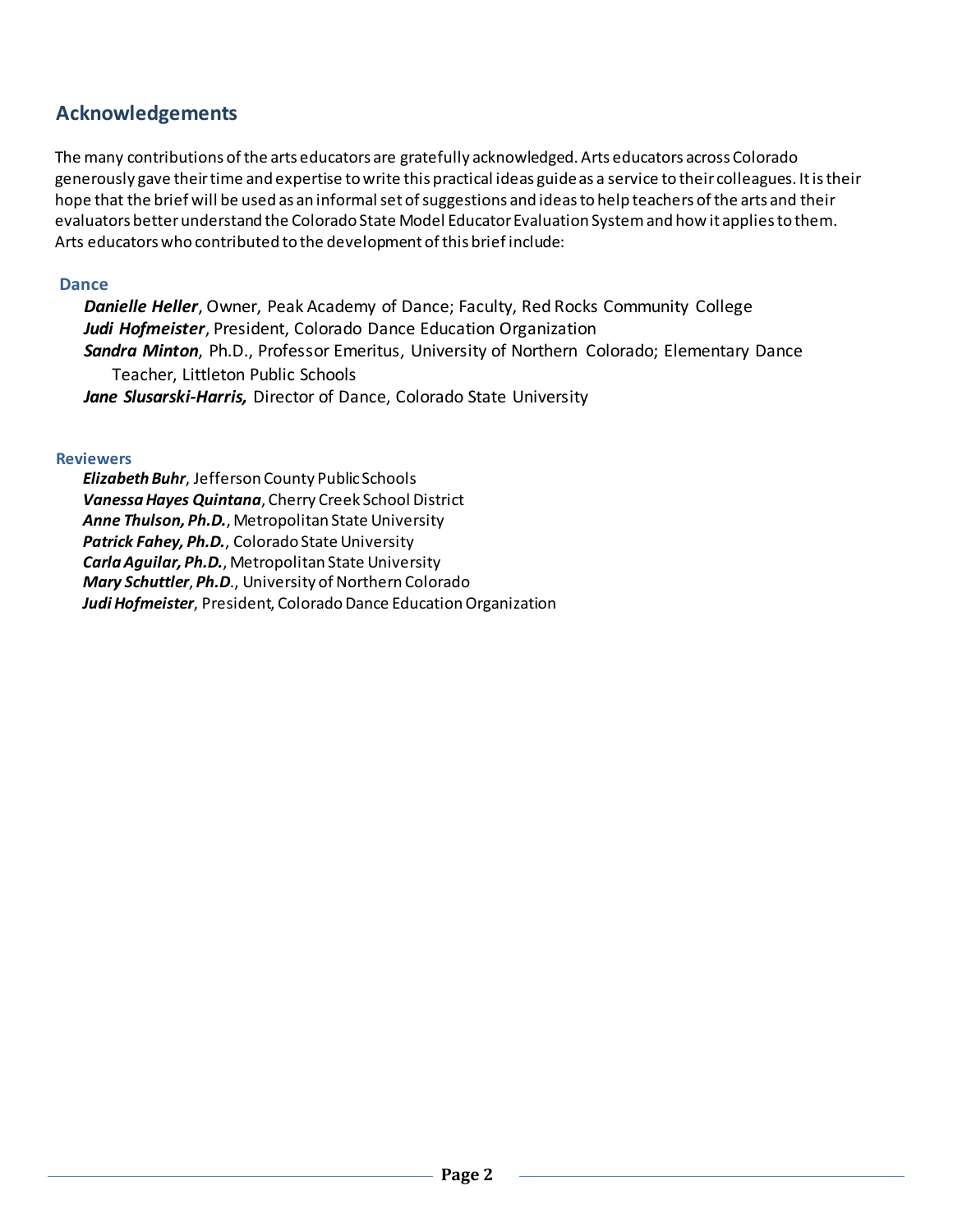## **Colorado State Model Educator Evaluation System: Practitioner Ideas for Evaluating Teachers**

### **Introduction**

Colorado's S. B. 10-191 requires schools, school districts, and the Colorado Department of Education (CDE) to evaluate all licensed educators with state approved quality standards and elements at least annually. This requirement applies to evaluating the performance of principals, assistant principals, teachers and special services providers. The Colorado State Model Educator Evaluation System, developed in response to the passage of S. B. 10-191, requires all teachers, including those in non-traditional classroom roles, to be evaluated using the same processes and materials used for classroom teachers. Throughout the development and pilot testing of the evaluation system, teachers in non-traditional classroom roles have expressed questions about the applicability of the evaluation system for educators such as themselves. Because of the content they teach and their responsibilities, the teacher evaluation materials may not provide evaluators opportunities to review and rate all facets of the educator's work. This practical ideas guide is intended to help these types of educators and their evaluators maximize the flexibility options built into the system to ensure a fair, valid and reliable evaluation for all educators. Educators across Colorado generously gave their time and expertise to write this practical ideas guide as a service to their colleagues. It is their hope that the brief will be used as an informal set of suggestions and ideas to better understand the Colorado State Model Educator Evaluation System and how it applies to them.

## **The Colorado State Model Educator Evaluation System**

The evaluation system focuses on continuously improving educator performance and student results. To support school districts in implementing the evaluation requirements, the Colorado Department of Education (CDE) developed a model system that provides consistent, fair and rigorous educator evaluations, saves district resources and enables them to focus on improving teaching, learning and leading. Districts are not required to use the State Model System, but if they choose not to, then they are required to create their own system that meets all state laws and regulations. The basic purposes of this system are to ensure that all licensed educators:

- Are evaluated using multiple, fair, transparent, timely, rigorous and valid methods.
- Are assessed through two main avenues: measuring student learning (50%) and evaluating teacher professional practices (50%).
- Receive adequate feedback and professional development support to provide them a meaningful opportunity to improve their effectiveness.
- Are provided the means to share effective practices with other educators throughout the state.
- Receive meaningful feedback to inform their professional growth and continuous improvement.

Successful implementation of the Colorado State Model Educator Evaluation System is dependent upon attending to the following priorities, or guiding principles for the evaluation system:

- 1. Data should inform decisions, but human judgmentis critical.
- 2. The implementation of the system must embody continuous improvement.
- 3. The purpose ofthe systemisto provide meaningfuland crediblefeedback thatimprovesperformance.
- 4. The development and implementation of educator evaluation systems must continue to involve all stakeholders in a collaborative process.
- 5. Educator evaluations must take place within a larger system that is aligned and supportive.

The Colorado State Model Educator Evaluation System uses a meaningful process for educator evaluation. The year-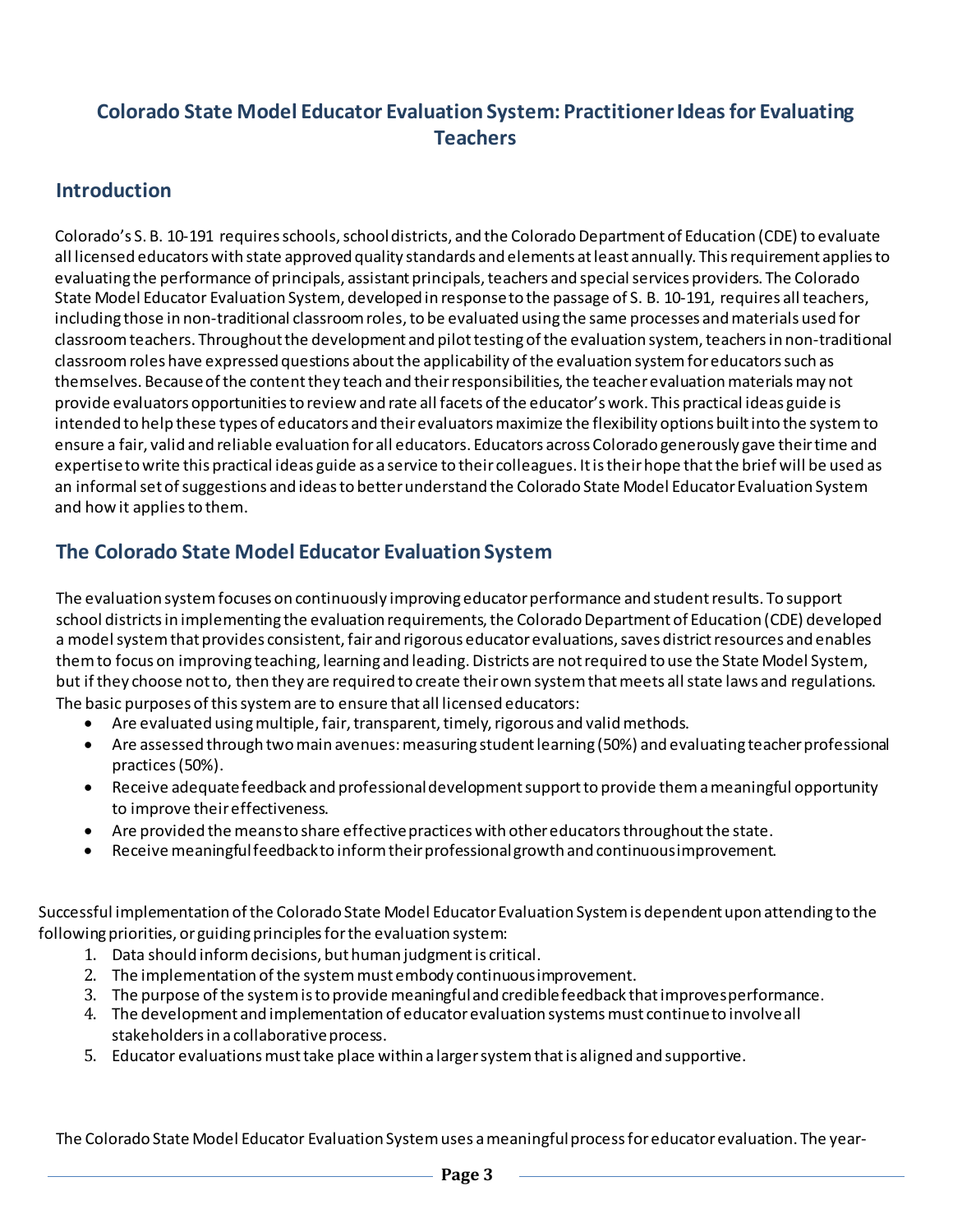long cycle includes regular conversations between the evaluator and person being evaluated; it is not a one-time event or observation, but rather a process that focuses on continuous improvement of the skills, knowledge and student outcomes of the person being evaluated. S. B. 10-191 requires that at least one observation be conducted annually for non-probationary teachers and at least two for probationary teachers. Districts may choose to conduct additional observations in order to provide high quality feedback and/or to confirm the accuracy of final professional practices ratings prior to finalization.

The State Model System evaluation process connections include, but are not limited to:

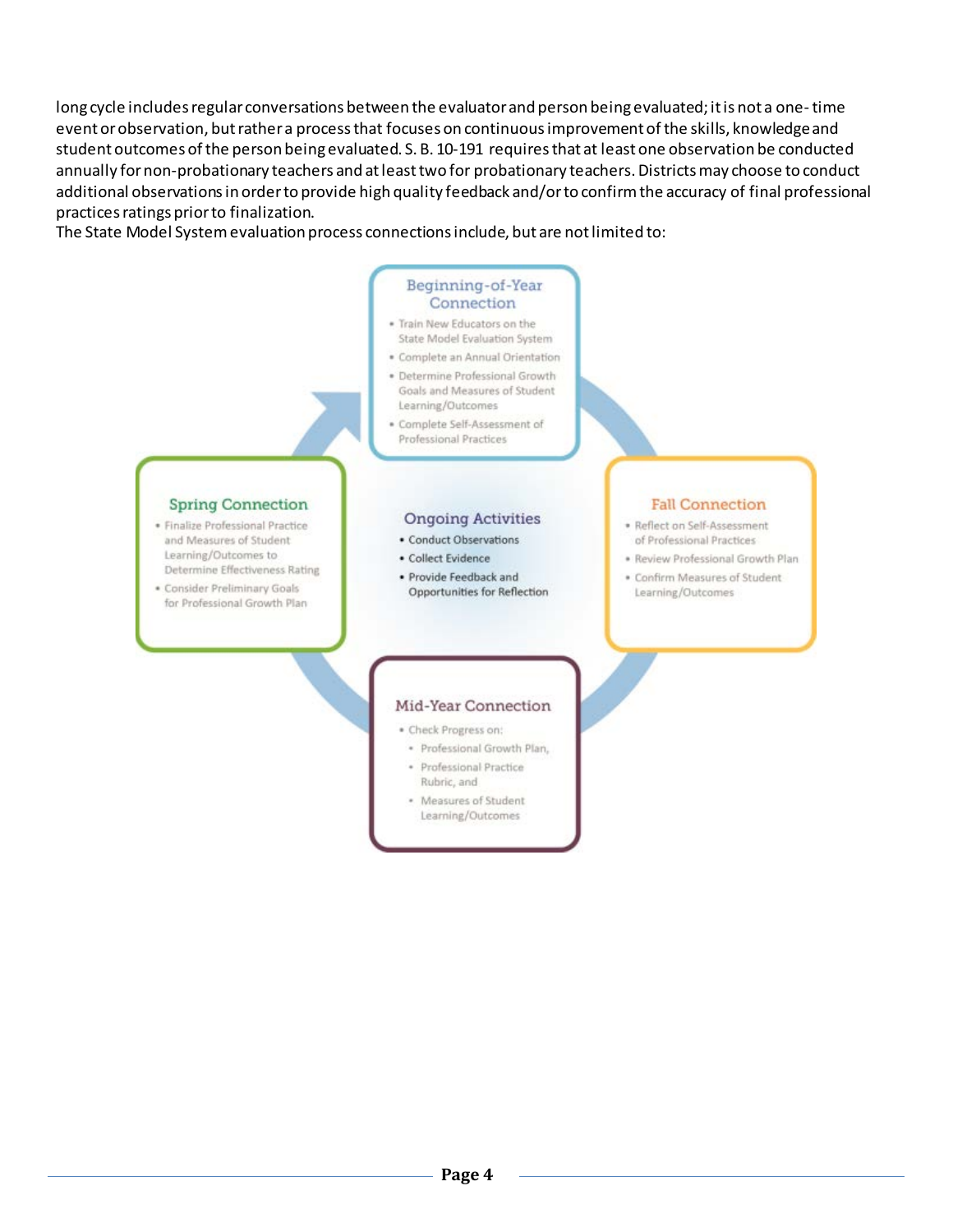## **Who Should Use This Brief: Applying S. B. 10-191 in Dance Classrooms**

This guide is intended for use in the evaluation of dance teachers, who are required to be evaluated under S. B. 10-191. It is designed to support dance teachers and their evaluators as they explore effectiveness in and out of the classroom from a perspective that recognizes the intricacies of dance education content, the teaching context, and the need to collaborate with classroom teachers in order to integrate Colorado Academic Standards throughout the dance program.

Dance teachers will be rated on both professional practices and measures of student learning. This document is intended for use by those involved in evaluating dance teachers and their evaluators.

## **An Example of How Interdisciplinary Connections Can Be Exhibited in Arts Classrooms**

(Note: This section is adapted from the *Resource Guide for Deepening the Understanding of Teachers' Professional Practices* developed by the Colorado Department of Education and Colorado Education Initiative*.)*

The teacher who articulates interdisciplinary connections provides clear and concise explanations for how concepts and skills in one discipline impact those in another. Strategies may include summarizing in social studies and science or the application of measurement skills in the arts. In language, students may learn how to use maps and graphs when reading informational text and then apply writing skills to describe the meaning and importance of the concepts presented by these visuals. By implementing these strategies, the teacher can help students make connections for what there are learning across disciplines.

Interdisciplinary connections help students explore overarching themes or concepts. In real life, we are not able to isolate math, writing, science, or history into 45 minutes of our day. Instead, we use all of our knowledge to help us solve everyday problems in the workplace and at home.

The following vignette provides an example of how the arts play an important role in developing students' understanding across subject areas.

**Middle school music:** Students are identifying different genres of music popular during the 1960's. This study connects to their unit on the Civil Rights Movement in social studies. The music teacher has a strong sense of student strengths in their classroom and identified two students, in particular, as real history buffs and knows their knowledge of this time period surpasses that of their peers. The music teacher also knows that some students prefer to learn facts and details through movement activities. The grade level team and specialist teachers have identified activities in each content area that can support a variety of learning strengths of all students and are committed to providing engaging choices for students. Using several ideas for students to demonstrate their understanding of the styles and genres of music popular in the 1960's, the music teacher offers choices for students such as:

• Studentsinterestedin the historicalera can present amore detailed historicalpresentationon the 1960's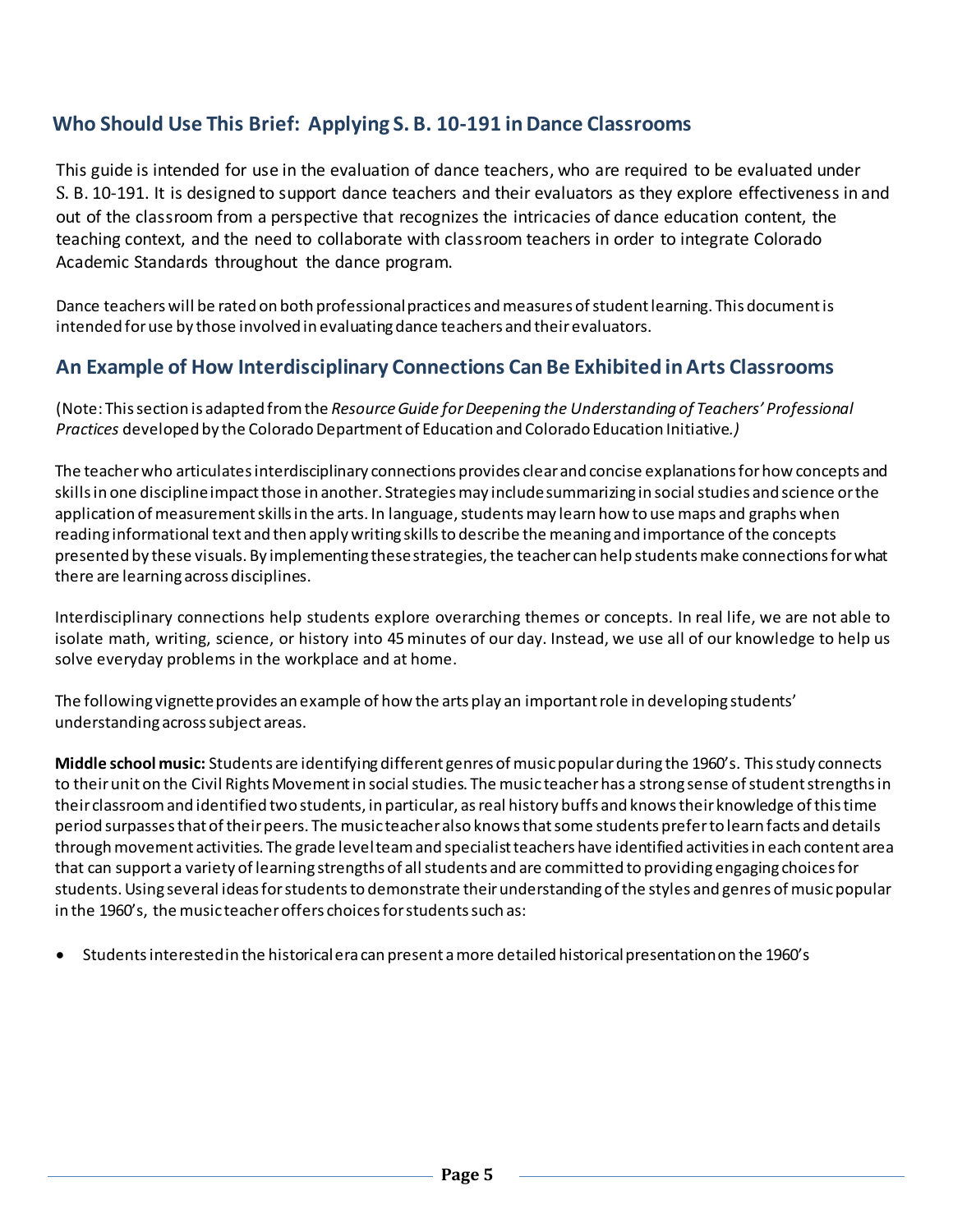• Students interested in learning and presenting facts and details through movement can select a song they know that is representative of the 1960's and Civil Rights Movement and create dance movements that depict the overall message in thesong.

# **Examples of Artifacts/Evidence and Professional Practices For Arts Education Teachers**

School districts and BOCES are required to collect teacher performance data related to professional practice using observations and at least one of the following measures:

- 1. Student perception measures (e.g., surveys), where appropriateand feasible;
- 2. Peerfeedback;
- 3. Feedback from parents or guardians;or
- 4. Review of teacher lesson plans or student worksamples.

The performance data should be discussed during the final evaluation conference along with self-assessment information and the evaluator's assessment of the dance teacher's performance throughout the year. The teacher and/or evaluator may bring additional artifacts or evidence to the final evaluation conference to support their professional practice ratings. While such additional **artifacts are not a required component of the Colorado State Model Educator Evaluation System**, they have proven to be a valuable catalyst for meaningful discussions and lend a degree of objectivity to performance feedback. In many cases, the artifacts and/or additional evidence form the basis for setting reasonable goals and help the evaluator ground feedback in real-world data and specific relevant examples. The chart below provides options for artifacts and other evidence that are closely aligned to the teacher's roles and responsibilities. It is important to note that the artifacts and types of evidence mentioned in Exhibit 1 are ideas and should not be considered requirements or an all-inclusive list that every teacher should provide. Instead, **Exhibit 1** is intended to serve as a catalyst for identifying specific evidence that may or may not be included in **Exhibit 1**, to illustrate the teacher's performance throughout the year.

It must be noted that it is possible to complete an evaluation without using any additional evidence or artifacts. If the teacher and evaluator agree on all final ratings during the final evaluation conference, they do not need to review artifacts or additional evidence.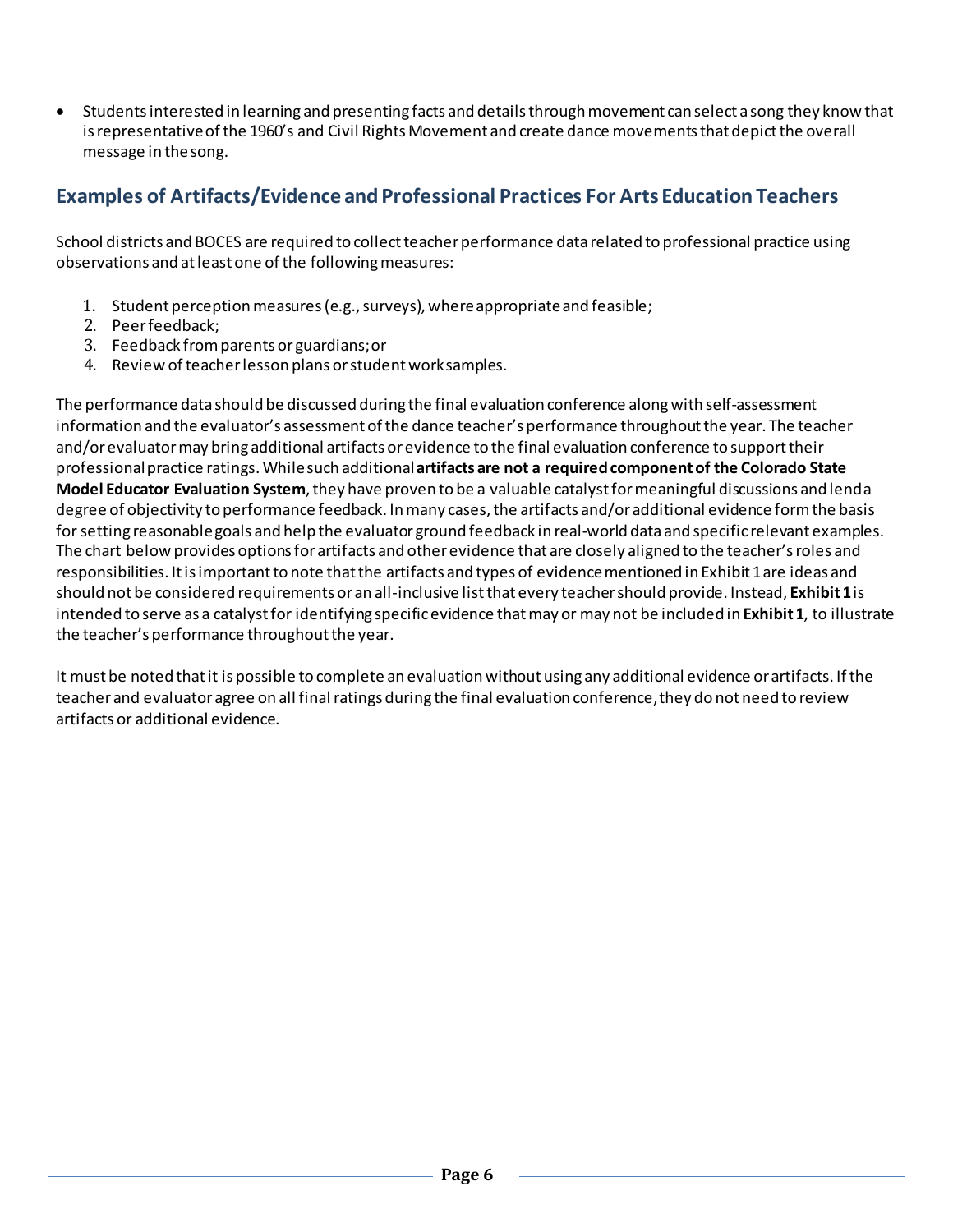# **Exhibit 1: Observations, Required Measures and Evidence/Artifacts for K–12 Dance Teachers**

This exhibit includes information about requirements for observations and multiple measures as described in S. B. 10- 191. In addition, examples of artifacts and other evidence that may be used to support final evaluation ratings or to demonstrate proficiency on professional practices are provided. It should be noted that artifacts and other evidence are not required by S. B. 10-191, but are suggested by the Colorado State Model Educator Evaluation System as a way to confirm that final ratings are fair and accurate.

**S.B. 10-191 REQUIRES MULTIPLE MEASURES OF EDUCATOR PERFORMANCE MEASURED ON MULTIPLE OCCASIONS THROUGHOUT THE YEAR.** For teachers, this requirement is defined as observations, required measures and optional additional measures (evidence/artifacts). While the teacher rubric serves as the data collection tool for observations, districts and BOCES must determine the method for collecting data regarding required measures and additional evidence/artifacts. This chart serves as a reminder of the required measures that must be discussed annually and evidence/artifacts that may be discussed at the end of the evaluation cycle to confirm the accuracy of ratings.

#### OBSERVATIONS REQUIRED BY S.B. 10-191:

- **Probationary teachers –** At leasttwo documented observations and atleastoneevaluation thatresults in a written evaluation report eachyear.
- **Non-probationary teachers –** At least one documented observation every year and one evaluation that results in a written evaluation reportincluding fairand reliablemeasures of performanceagainstQuality Standards.

The frequency and duration of the evaluations shall be on a regular basis and of such frequency and duration as to ensure the collection of a sufficient amount of data from which reliable conclusions and findings may be drawn. Written evaluation reports shall be based on performance standards and provided to the teacher at least two weeks before the last class day of the school year.

#### **REQUIRED MEASURES FOR TEACHERS:**

Include at least one of the following measures as a part of the annual evaluation process.

- Student perception measures, where appropriate and feasible;
- Peer feedback;
- Feedback from parents or guardians;
- Review of teacher lesson plans or student work samples.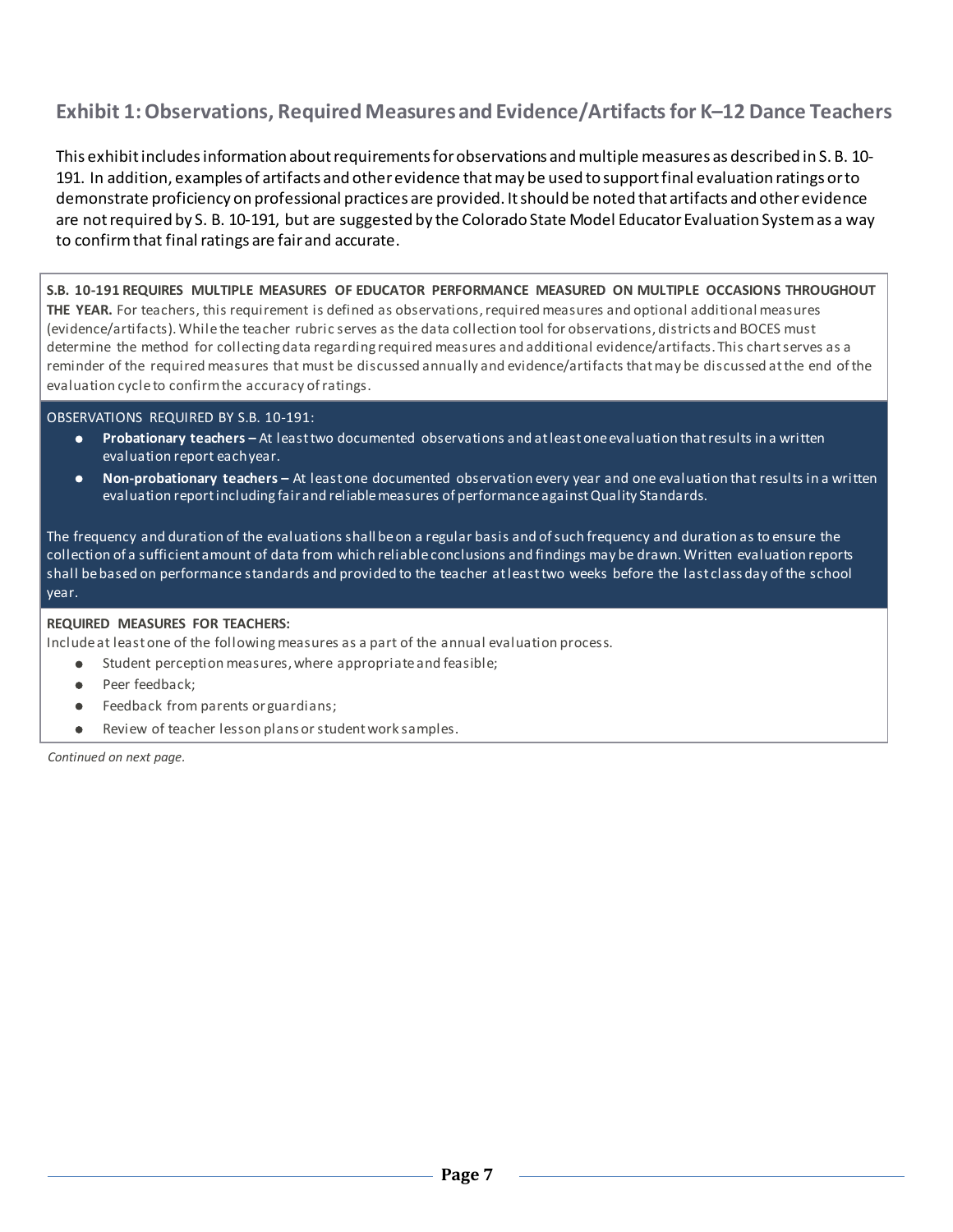#### **ADDITIONAL EVIDENCE/ARTIFACTS:**

Evaluation of professional practice may include additional measures such as those listed below. These are provided as examples of evidence the evaluator and/or educator being evaluated may share with each other to provide evidence of performance in addition to observations and evaluator ratings collected on the rubric.

#### **Plans lessons that:**

- Reflect Colorado Academic Standards.
- Application of learningtargets
- Student choices and experimentation with concepts, materials, processes, andtechnology.
- Appropriate scaffolding, modeling, and problem- solving.
- Use of reflectivethinking
- Application of knowledge and skills learned through professional developmentactivities
- Use of best practices
- Include ideas for improving classroom environment and student behavior.
- Use of feedback from written and verbal observations (formal and informal)
- Provideperformance/demonstrationopportunities
- Science of kinesiology and kinesthetic sensein dance

#### **Differentiates instruction:**

- IEP, 504, and behavior plan development and monitoring.
- Provides opportunities to challenge academically gifted and high achievingstudents.
- Understands the variety of students' backgrounds and individual learningneeds
- Connect curriculum to current trends in dance and society with consideration of differentiatedlearning styles and background and needs of students
- Uses developmentally appropriate ELL strategies such as sentence stems and visual aids.

#### **Assesses student learning:**

- Assesses students both formatively and summatively.
- Pre- and Post-tests
- Report cardcomments.
- Use ofrubrics.
- Evaluations of student performances and growth.
- Reflects on lessons and student progress.
- Video analysis and reflection of self, group, and individualstudents to comparepre- and post-skill development.
- Redesigns lessons based on reflection about class content, delivery and reception by students.
- Contribute to discussions of formative assessment with less performance-based subject areas.
- Parent-Teacher Conferences.

#### **Provide students opportunities to:**

- Perform/exhibit in school events.
- Participatein communityevents/exhibits.
- Reflect on their practices and their work
- Receive individualcoaching/privatelessons.
- Attend concerts and other professional performances.
- Lead clubs.
- Experience rich cultural activities.
- Join the National Honor Society for DanceArts.

#### **Communicates with other adults involved in the lives of students through:**

- Email/phonelogs.
- Websites.
- Facebook or other socialmedia platform
- Face-to-faceconferences.

#### **Participates in professional learning activities, including but not limited to:**

- School and district sponsored trainings and workshops.
- Attends professional conferences and workshops and applies learning in dailyteaching.
- Membership in professional organizations.
- Professional organization committees and taskforces.
- Conducting individual research and/or serving in a teacherleader role.
- Staying abreastof emerging issues and currentchoreographic trends.

#### **Leads school and/or district initiatives through:**

- Committee participation.
- Organization and running of assemblies and performances.
- Choreographic assistance for school events.
- Providing integrated dance resources throughout the building.
- Providing performing groups for school/communityevents.
- Providing parents/significant adults, other professionals and community members with a different view of students as they perform in the arts versus the general classroom.
- Attending professional performances and/or providing rich cultural experiences forstudents
- Incorporating guest artists from community, collegiate or professionalprograms
- Actively participating in district, state and national organizations workgroups.
- Seeking external funding for programs through grant applications, leveraging community resources, and other activities.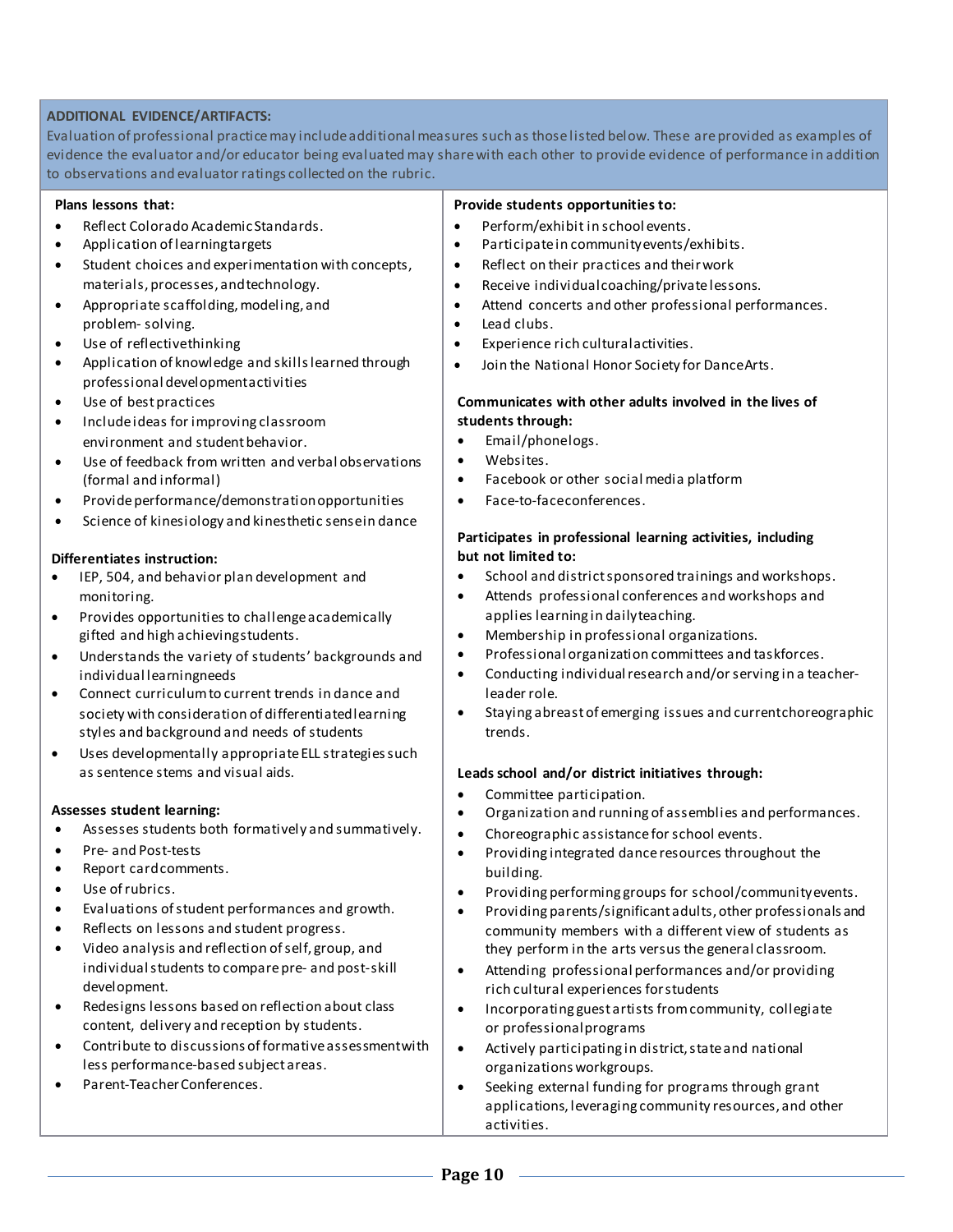### **Exhibit 2: Teacher Quality Standards and Examples of Practices that May be Evident duringObservations of K-12 Dance Teachers**

This exhibit provides information about behaviors evaluators may observe in dance classrooms. The behaviors illustrate that the professional practices included in the Rubric for Evaluating Colorado Teachers are appropriate for evaluating dance teachers. They are articulated here to provide specific information about how effective dance teaching practices not only meet Colorado's Teacher Quality Standards but also how they meet the educational needs of students enrolled in dance classes.

#### **QUALITY STANDARD I**

Teachers demonstrate mastery of and pedagogical expertise in the content they teach. The elementary teacher is an expert in literacy and mathematics and is knowledgeable in all other content that he/she teaches (e.g., science, social studies, art, physical education, or world languages). The secondary teacher has knowledge of literacy and mathematics and is an expert in his/her content endorsement area(s).

| <b>Elements</b>                                                                                                                                      | Practices that May be Observed During K-12 Dance Teacher<br><b>Observations</b>                                                                                                                                                                                                                                                                                                                                                                                                                                                                                                                                        |
|------------------------------------------------------------------------------------------------------------------------------------------------------|------------------------------------------------------------------------------------------------------------------------------------------------------------------------------------------------------------------------------------------------------------------------------------------------------------------------------------------------------------------------------------------------------------------------------------------------------------------------------------------------------------------------------------------------------------------------------------------------------------------------|
| A. Teachers provide instruction that is<br>aligned with the Colorado<br>Academic Standards and their<br>District's organized plan of<br>instruction. | <b>Teachers:</b><br>Share purpose for lessons with students as related to standards-based curricular<br>goals.<br>Students:<br>Demonstrate movement appropriate to the given dance style such as proper<br>٠<br>technique.<br>Employ creative/choreographic understanding through creating simple dance<br>$\bullet$<br>phrases or sequences.<br>Share knowledge of dance as it relates to history and culture through verbal<br>discussion or written critiques.<br>Reflect, critique, and analyze dance works to stimulate imagination,<br>discover artistic intent and deepen connections with other content areas. |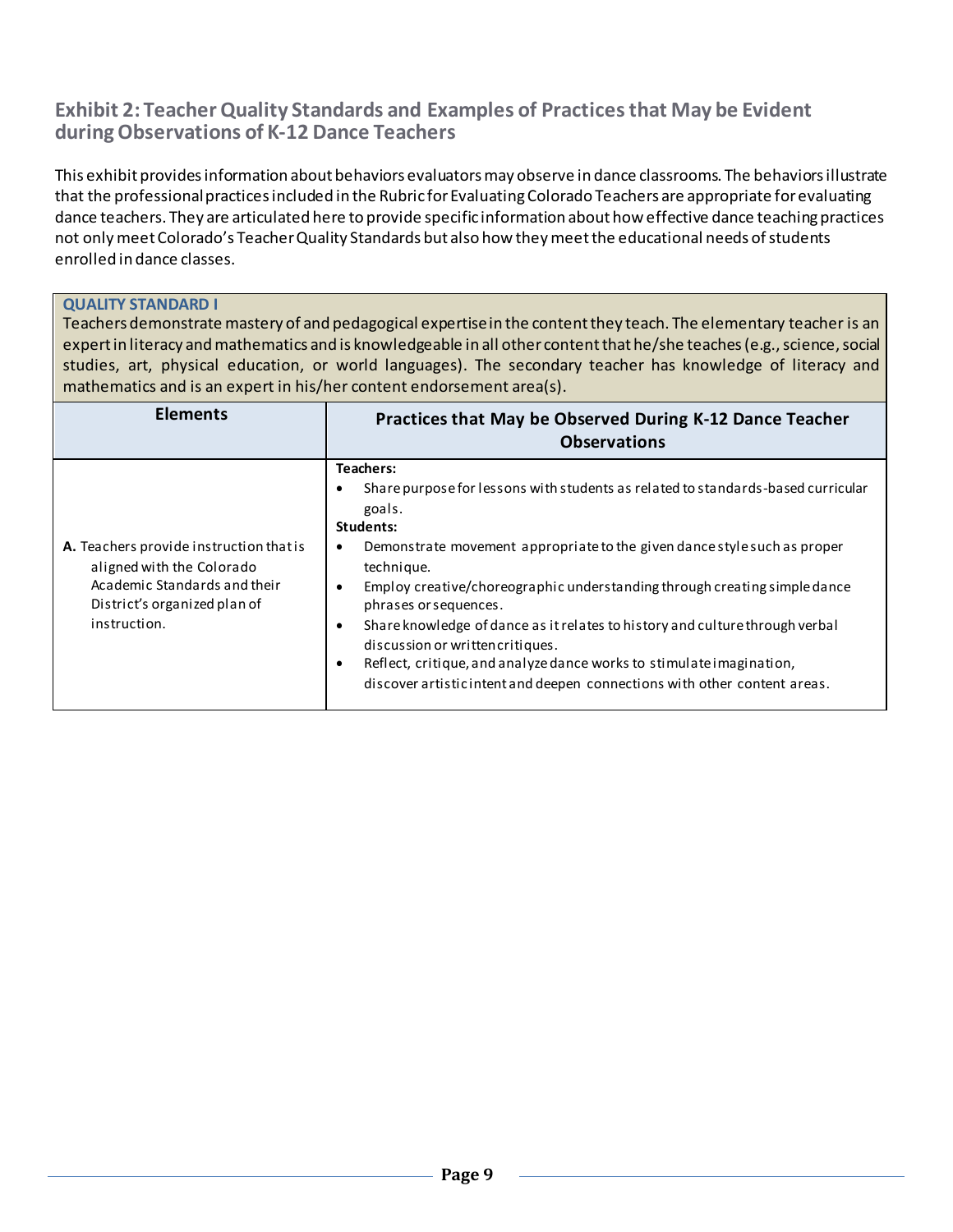|                                   | Teachers:<br>Share/model connections between composing a dance sequence to composing a<br>$\bullet$                 |
|-----------------------------------|---------------------------------------------------------------------------------------------------------------------|
|                                   | piece of text                                                                                                       |
|                                   | Use dance terminology and checking for student understanding through<br>$\bullet$                                   |
|                                   | demonstration or discussion                                                                                         |
|                                   | Model the written critique/evaluation processin dance<br>$\bullet$                                                  |
|                                   | Share a variety of dance notation processes such as floor maps, diagrams,<br>$\bullet$                              |
|                                   | visual/symbolic icons for movement                                                                                  |
|                                   | Share/model connections between patterning, shapes,<br>$\bullet$                                                    |
|                                   | meter/rhythmic sequences in dance and mathematical processes                                                        |
|                                   | Share dance terminology associated with mathematical processes<br>$\bullet$                                         |
|                                   | Share/model dances by choreographers that are developed from literary,<br>$\bullet$                                 |
|                                   | societal, mathematical, and/or scientific themes                                                                    |
|                                   | Provide historical or cultural context of dances<br>$\bullet$                                                       |
|                                   | Demonstrate a variety of ways dances can be created to share topics or ideas in<br>$\bullet$<br>other content areas |
|                                   | <b>Students:</b>                                                                                                    |
| B. Teachers develop and implement | Use correct dance terms in speech and writing<br>$\bullet$                                                          |
| lessons that connect to a variety | Create dance programs reflecting meaning in dances<br>$\bullet$                                                     |
| of content areas/disciplines and  | Read word walls as reminder of correct dance terms and practices<br>$\bullet$                                       |
| emphasize literacy and            | Read notation and diagrams to reconstruct dances<br>$\bullet$                                                       |
| mathematical practices.           | Differentiate between beat and rhythm in movement and music.<br>$\bullet$                                           |
|                                   | Create multiple dance patterns and forms based on musical counts and rhythms<br>$\bullet$                           |
|                                   | Recognize different time signatures in music.<br>$\bullet$                                                          |
|                                   | Create body shapes, group shapes and pathways mimicking geometric shapes.<br>$\bullet$                              |
|                                   | Recognize spatial relationships between dancers and within<br>$\bullet$                                             |
|                                   | performance environment.                                                                                            |
|                                   | Subdivide movement phrases and sequences.<br>$\bullet$                                                              |
|                                   | Understand application of energy and force as it relates to correct movement<br>$\bullet$                           |
|                                   | performance.                                                                                                        |
|                                   | Create dances based on elements of probability.<br>$\bullet$                                                        |
|                                   | Solve interdisciplinary problems by creating dances based on non-dance concepts<br>$\bullet$                        |
|                                   | and ideas such as dances based on historical events, themes and ideas prominent in                                  |
|                                   | a culture, literary characters, or mathematical concepts.                                                           |
|                                   | Notate or diagram own dances and dances of others<br>$\bullet$                                                      |
|                                   | Critique own dances, dances of other students and classic works<br>$\bullet$                                        |
|                                   | Younger Students: Use picture books or visualicons/images to identify and                                           |
|                                   | connect dance terms with letters of the alphabet.                                                                   |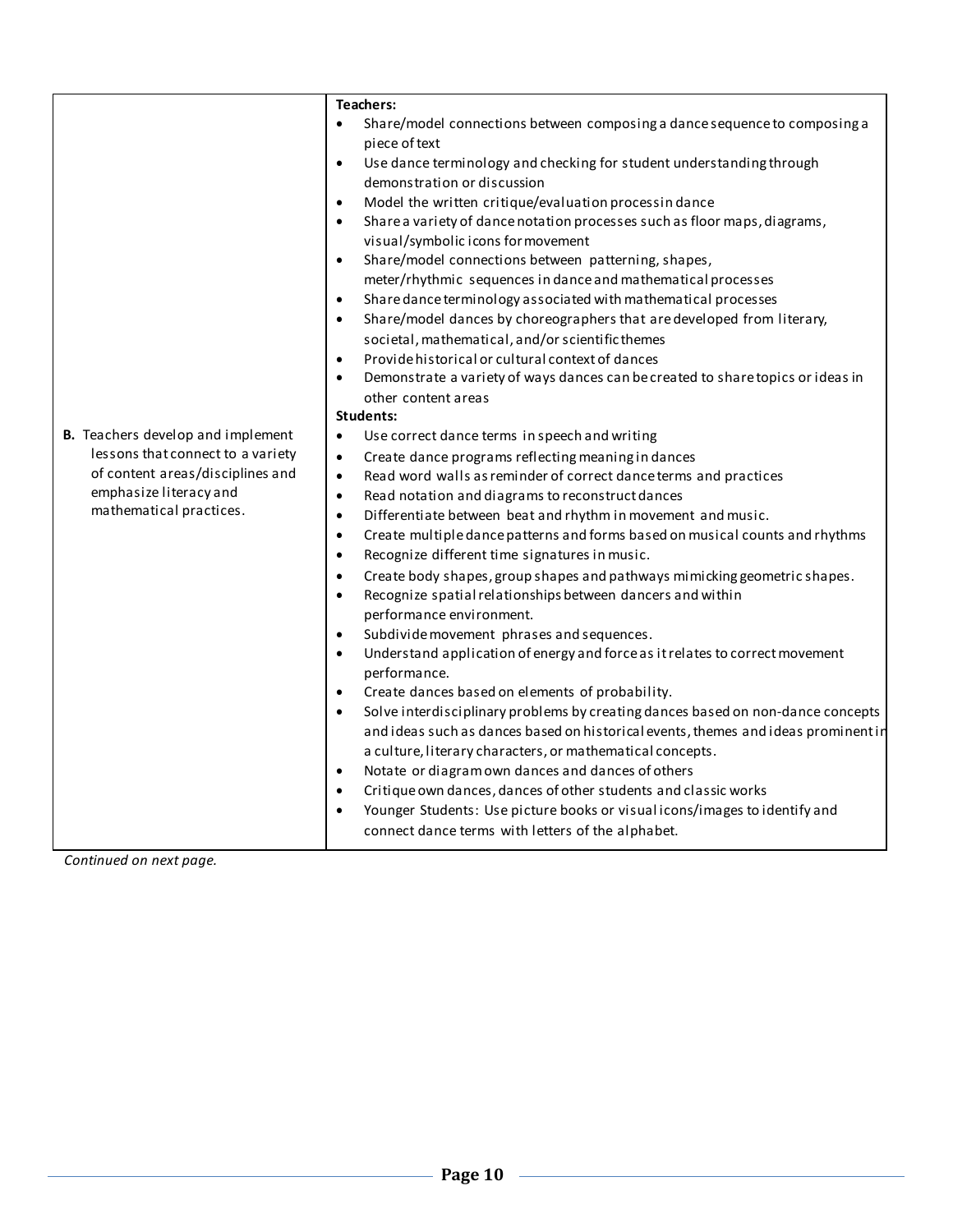| <b>Elements</b>                                                                                                                                                                                                             | Practices that May be Observed During K-12 Dance Teacher<br><b>Observations</b>                                                                                                                                                                                                                                                                                                                                                                                                                                                                                                                                                                                                                                                                                                                                                                                                                                                                                                                                                                                                                                                                                                                                                                                                                                                                                                                                                                                                                  |
|-----------------------------------------------------------------------------------------------------------------------------------------------------------------------------------------------------------------------------|--------------------------------------------------------------------------------------------------------------------------------------------------------------------------------------------------------------------------------------------------------------------------------------------------------------------------------------------------------------------------------------------------------------------------------------------------------------------------------------------------------------------------------------------------------------------------------------------------------------------------------------------------------------------------------------------------------------------------------------------------------------------------------------------------------------------------------------------------------------------------------------------------------------------------------------------------------------------------------------------------------------------------------------------------------------------------------------------------------------------------------------------------------------------------------------------------------------------------------------------------------------------------------------------------------------------------------------------------------------------------------------------------------------------------------------------------------------------------------------------------|
| C. Teachers demonstrate knowledge of<br>the content, central concepts,<br>tools of inquiry, appropriate<br>evidence-based instructional<br>practices and specialized<br>characteristics of the disciplines<br>being taught. | Teachers:<br>Share/model ways to analyze dance sequences<br>$\bullet$<br>Provide a framework or process for deconstructing and or researching dances<br>$\bullet$<br>Clearly model, articulate and/or provide visual images of processes in learning<br>$\bullet$<br>and rehearsing dances<br>Share/model how to interpret and analyze dances<br>$\bullet$<br>Provide a variety of dance examples developed around well-known<br>$\bullet$<br>music, stories, movies, plays, etc.<br>Demonstrate a variety of ways dances can be used to share personal feelings<br>$\bullet$<br>and/or emotions<br>Compare the choreographic process/creative processes in other subject areas<br>Students:<br>Write analytical statements about dances observed.<br>Deconstruct dances based on the intent of the content, structure or movement<br>$\bullet$<br>elements.<br>Compare dances created by different choreographers.<br>$\bullet$<br>Create dances based on research of subject matter.<br>$\bullet$<br>Analyze dances as they relate to social and historical trends.<br>$\bullet$<br>Study dances from their personal culture.<br>$\bullet$<br>Interpret stories and themes from their culture in their dances.<br>٠<br>Use dance knowledge and concepts that build on dance knowledge taught<br>previously.<br>Compare common processes found in non-dance subjects to those used in dance<br>(e.g., creative process used in writing is similar to creative process used in dance<br>making). |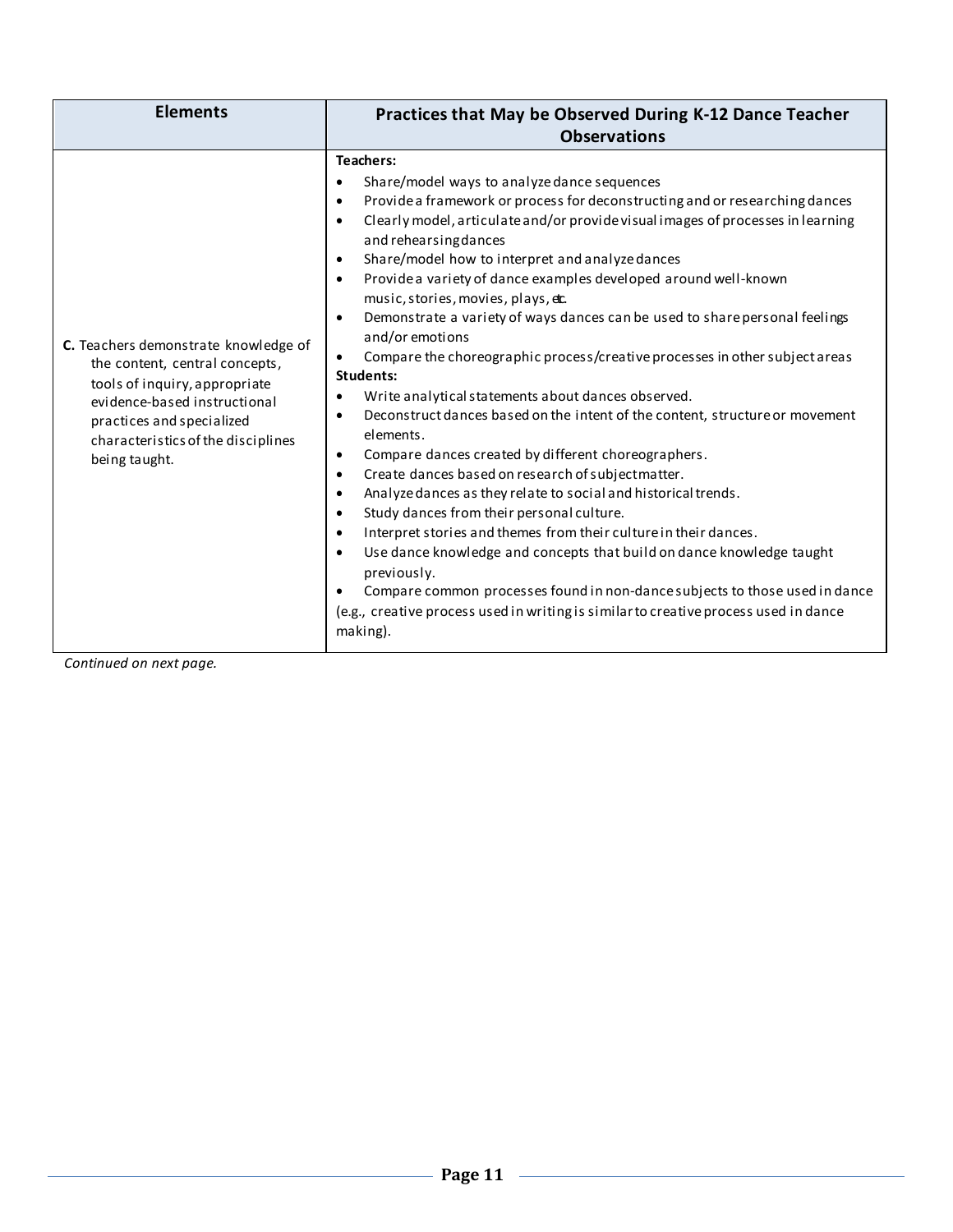# **QUALITY STANDARD II**

Teachers establish a safe, inclusive, and respectful learning environment for a diverse population of students.

| <b>Elements</b>                                                                                                                                                                                                                              | Practices that May be Observed During K-12 Dance Teacher                                                                                                                                                                                                                                                                                                                                                                                                                                                                                                                                                                                                                                                                                                                                                                                                                                                                                                                                                                                                                                                                                                                                                                                                                                                                                                                                                                                                                                                                |
|----------------------------------------------------------------------------------------------------------------------------------------------------------------------------------------------------------------------------------------------|-------------------------------------------------------------------------------------------------------------------------------------------------------------------------------------------------------------------------------------------------------------------------------------------------------------------------------------------------------------------------------------------------------------------------------------------------------------------------------------------------------------------------------------------------------------------------------------------------------------------------------------------------------------------------------------------------------------------------------------------------------------------------------------------------------------------------------------------------------------------------------------------------------------------------------------------------------------------------------------------------------------------------------------------------------------------------------------------------------------------------------------------------------------------------------------------------------------------------------------------------------------------------------------------------------------------------------------------------------------------------------------------------------------------------------------------------------------------------------------------------------------------------|
|                                                                                                                                                                                                                                              | <b>Observations</b>                                                                                                                                                                                                                                                                                                                                                                                                                                                                                                                                                                                                                                                                                                                                                                                                                                                                                                                                                                                                                                                                                                                                                                                                                                                                                                                                                                                                                                                                                                     |
| Teachers foster a predictable<br>А.<br>learning environment characterized<br>by acceptable student behavior and<br>efficient use of time in which each<br>student has a positive, nurturing<br>relationship with caring adults and<br>peers. | <b>Teachers:</b><br>Greet students at classdoor.<br>$\bullet$<br>Debrief with students followinglessons.<br>$\bullet$<br>Establish learning targets individualized for the age and developmental levels of<br>$\bullet$<br>students.<br>Clearly communicate lesson objectives.<br>$\bullet$<br>Treat students with respect and answers questions articulately.<br>$\bullet$<br>Foster a safe environment for learning and creating dance.<br>$\bullet$<br>Clearly articulate classroom management strategies and procedures exhibiting<br>$\bullet$<br>details such as the following:<br>Efficient and purposeful transitions.<br>Re-teaching after practice.<br>$\bullet$<br>Feedback tostudents.<br>$\bullet$<br>Posted objectives.<br>Learning targets.<br>Success criteria.<br>Posted dates for deadlines of assignments.<br>$\bullet$<br>Exitslips.<br>$\bullet$<br><b>Students:</b><br>Enter and show readiness for class by independently warming up.<br>$\bullet$<br>Respond to teacher instruction with confidence and understanding.<br>$\bullet$<br>Demonstrate an accepted protocol when asking for clarification or additional<br>$\bullet$<br>guidance.<br>Demonstrate a confident, respectful and positive rapport with teacher.<br>$\bullet$<br>Articulate and/or demonstrate classroom expectations confidently.<br>$\bullet$<br>Work in collaborative teams to make dances.<br>$\bullet$<br>Take turns.<br>$\bullet$<br>Listen to others.<br>$\bullet$<br>Share.<br>$\bullet$<br>Adhere to deadlines. |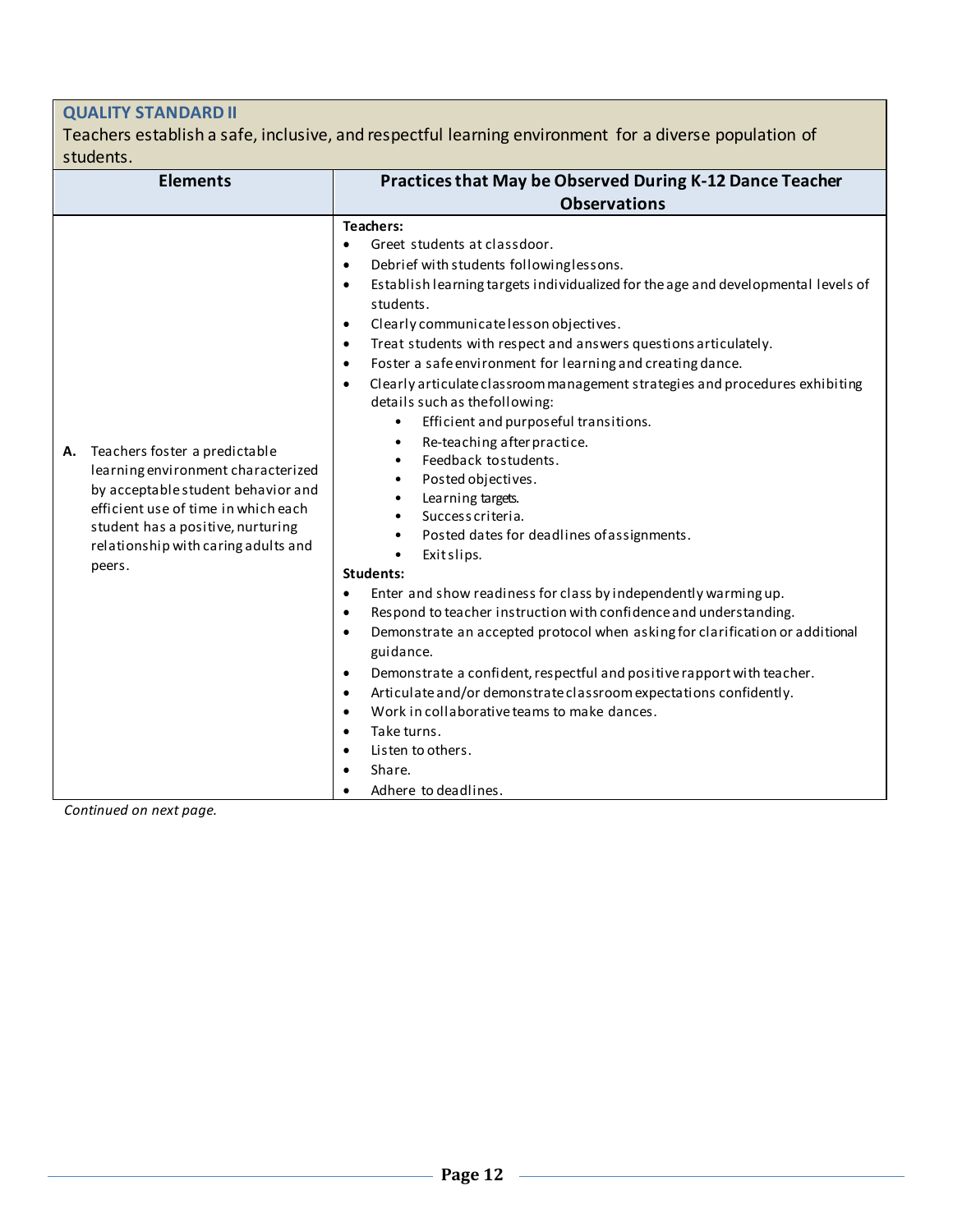| <b>Elements</b>                                                                                                                                                                                              | Practices that May be Observed During K-12 Dance Teacher                                                                                                                                                                                                                                                                                                                                                                                                                                                                                                                                                                                                                                                                                                                                                                                                                                                                                                                                                                                                                                                                                                                                                                                                                                                                                                                                                                                                                                                                                                                                                                                                                                                                                                                                                                                                                                                                                                                                                                                                                                                                                                              |
|--------------------------------------------------------------------------------------------------------------------------------------------------------------------------------------------------------------|-----------------------------------------------------------------------------------------------------------------------------------------------------------------------------------------------------------------------------------------------------------------------------------------------------------------------------------------------------------------------------------------------------------------------------------------------------------------------------------------------------------------------------------------------------------------------------------------------------------------------------------------------------------------------------------------------------------------------------------------------------------------------------------------------------------------------------------------------------------------------------------------------------------------------------------------------------------------------------------------------------------------------------------------------------------------------------------------------------------------------------------------------------------------------------------------------------------------------------------------------------------------------------------------------------------------------------------------------------------------------------------------------------------------------------------------------------------------------------------------------------------------------------------------------------------------------------------------------------------------------------------------------------------------------------------------------------------------------------------------------------------------------------------------------------------------------------------------------------------------------------------------------------------------------------------------------------------------------------------------------------------------------------------------------------------------------------------------------------------------------------------------------------------------------|
|                                                                                                                                                                                                              | <b>Observations</b>                                                                                                                                                                                                                                                                                                                                                                                                                                                                                                                                                                                                                                                                                                                                                                                                                                                                                                                                                                                                                                                                                                                                                                                                                                                                                                                                                                                                                                                                                                                                                                                                                                                                                                                                                                                                                                                                                                                                                                                                                                                                                                                                                   |
| <b>B.</b> Teachers demonstrate an<br>awareness of, a commitment<br>to, and a respect for multiple<br>aspects of diversity, while<br>working toward common goals<br>as a community of learners.               | <b>Teachers:</b><br>Introduce dances from a variety of cultures.<br>$\bullet$<br>Highlight traditions from different countries.<br>$\bullet$<br>Use posters and other visual images that are representative of different races<br>$\bullet$<br>and cultures<br>Include current dance artists from different cultures.<br>$\bullet$<br>Use resources such as National Geographic's World Dance to highlight world-<br>$\bullet$<br>wide dance connections<br><b>Students:</b><br>Share their own understanding of their own culture and traditions of dance<br>$\bullet$<br>Articulate various similarities and differences of traditions and cultures in dance<br>٠<br>respectfully                                                                                                                                                                                                                                                                                                                                                                                                                                                                                                                                                                                                                                                                                                                                                                                                                                                                                                                                                                                                                                                                                                                                                                                                                                                                                                                                                                                                                                                                                   |
| Teachers engage students as<br>C.<br>individuals, including those with<br>diverse needs and interests, across<br>a range of ability levels by adapting<br>their teaching for the benefit of all<br>students. | <b>Teachers:</b><br>$\bullet$<br>Provide opportunities for students to participate in dance activities and events<br>in a variety of ways, not just through dance performance.<br>Encourage ways for students to participate in dance such as signing up for<br>$\bullet$<br>outside activities (Afterschool activities - clubs, dance concert, musical, talent<br>show).<br>Provide resources for private dance studio instruction.<br>$\bullet$<br>Provide opportunities for students to demonstrate skills and abilities in dance<br>$\bullet$<br>through individual and group performances.<br>Provide information about professional performances.<br>$\bullet$<br>Include discussions of current events as they relate to dance education<br>$\bullet$<br>Differentiate class materials in order to provide challenging experiences for<br>$\bullet$<br>every student.<br>Differentiate lessons to accommodate for different learning styles (ex. auditory<br>$\bullet$<br>kinesthetic, visual).<br>Scaffold learning experiences to enable all students to find success.<br>$\bullet$<br>Model new skills and knowledge developmental tasks.<br>$\bullet$<br>Establish reasonable yet challenging learning progressions for students.<br>$\bullet$<br>Group students by ability level.<br>$\bullet$<br>Provide different manipulatives or concrete items as inspiration for lessons.<br>$\bullet$<br>Divide students into small groups of similar skill, utilize dance captains (if<br>$\bullet$<br>applicable), allow partnering and mirroring of movements or<br>independent movement as needed based on students' knowledge and<br>skilllevel abilities.<br>Students:<br>Share their preferences and understandings around dance styles<br>$\bullet$<br>Articulate and/or demonstrate what they feel are the best elements of their<br>$\bullet$<br>dance performance and what elements need refinement<br>Advocate respectfully and confidently for adding to and/or changing their dance<br>$\bullet$<br>Articulate their personal contributions to dance class.<br>٠<br>Share ideas within group discussions or when creating group dances.<br>$\bullet$ |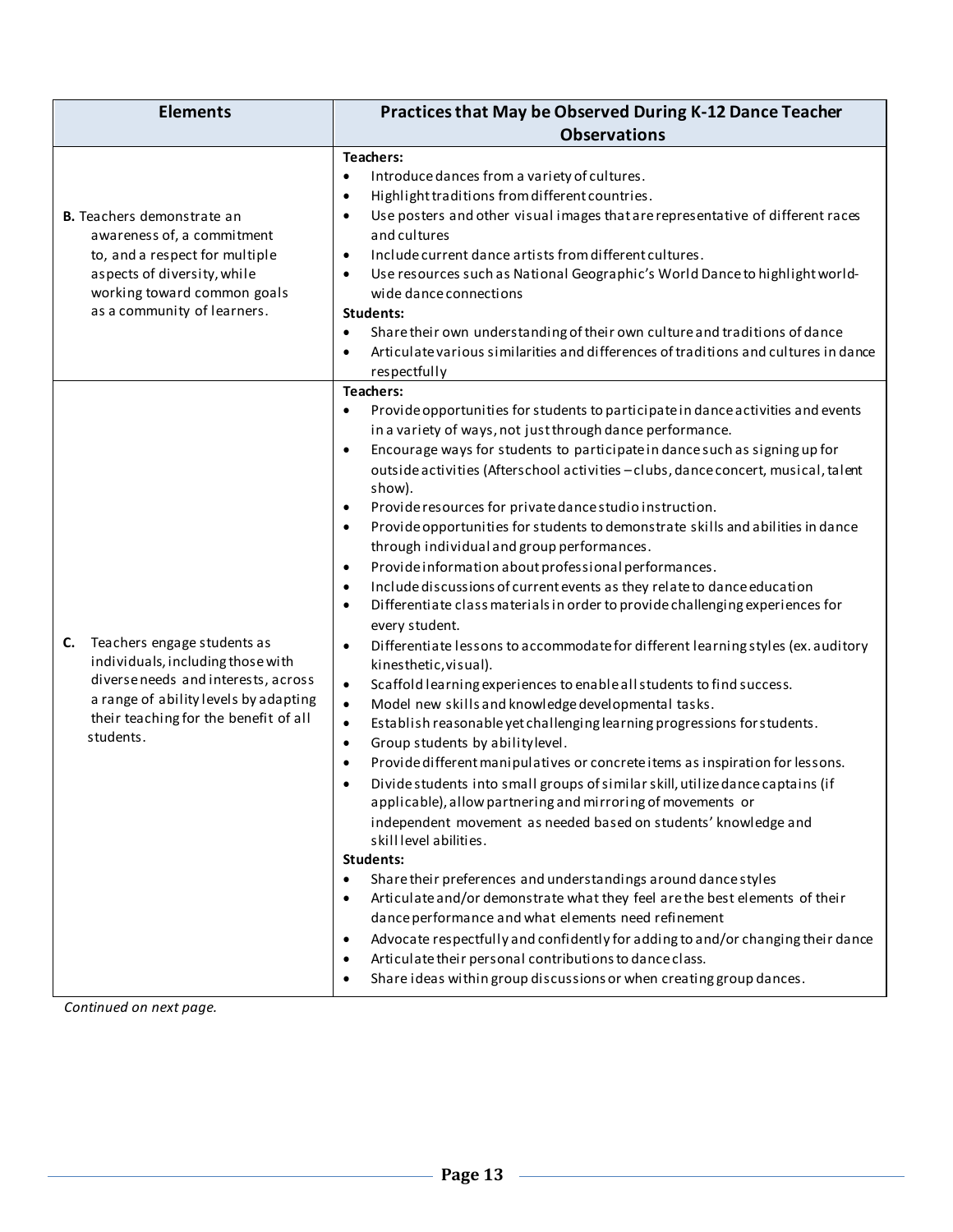| <b>Elements</b>                                                                                                    | Practices that May be Observed During K-12 Dance Teacher<br><b>Observations</b>                                                                                                                                                                                                                                                                                                                                                                                                                                                                                                                                                                                                                                                                                                                                                                                                                            |
|--------------------------------------------------------------------------------------------------------------------|------------------------------------------------------------------------------------------------------------------------------------------------------------------------------------------------------------------------------------------------------------------------------------------------------------------------------------------------------------------------------------------------------------------------------------------------------------------------------------------------------------------------------------------------------------------------------------------------------------------------------------------------------------------------------------------------------------------------------------------------------------------------------------------------------------------------------------------------------------------------------------------------------------|
| Teachers work collaboratively with<br>D.<br>the families and/or significant<br>adults for the benefit of students. | <b>Teachers:</b><br>Provide immediate constructive feedback to students.<br>٠<br>Provide a variety of feedback such as giving written or verbal notes, asking<br>$\bullet$<br>students to keep a dance journal for note-taking, recording a dance sequence<br>for evaluative discussion<br>Provide a variety of communication options for students and families such as<br>٠<br>creating a website about dance program, utilizing online grade book programs,<br>utilizing journal notes to share at home, and providing footage of student<br>rehearsal with suggestions for practicing at home.<br>Students:<br>Share personal strengths and goals and provide reasons why they are strengths<br>٠<br>and goals.<br>Articulate ways they can communicate classroom events, schedules, rehearsal<br>٠<br>expectations with their families.<br>Participate in student-led parent-teacher conferences.<br>٠ |

| <b>QUALITY STANDARD III</b>                                                                                                                                                                         |                                                                                                                                                                                                                                                                                                                                                                                                                                                                                                                                                                                                                                                                                                                                                                                                                                                                                                                                                                                                                                                                                                                                                                                                                                                                                                                                                                                                                                                                                                                                                                                                                                 |
|-----------------------------------------------------------------------------------------------------------------------------------------------------------------------------------------------------|---------------------------------------------------------------------------------------------------------------------------------------------------------------------------------------------------------------------------------------------------------------------------------------------------------------------------------------------------------------------------------------------------------------------------------------------------------------------------------------------------------------------------------------------------------------------------------------------------------------------------------------------------------------------------------------------------------------------------------------------------------------------------------------------------------------------------------------------------------------------------------------------------------------------------------------------------------------------------------------------------------------------------------------------------------------------------------------------------------------------------------------------------------------------------------------------------------------------------------------------------------------------------------------------------------------------------------------------------------------------------------------------------------------------------------------------------------------------------------------------------------------------------------------------------------------------------------------------------------------------------------|
|                                                                                                                                                                                                     | Teachers plan and deliver effective instruction and create an environment that facilitates learning for their students.                                                                                                                                                                                                                                                                                                                                                                                                                                                                                                                                                                                                                                                                                                                                                                                                                                                                                                                                                                                                                                                                                                                                                                                                                                                                                                                                                                                                                                                                                                         |
| <b>Elements</b>                                                                                                                                                                                     | Practices that May be Observed During K-12 Dance Teacher                                                                                                                                                                                                                                                                                                                                                                                                                                                                                                                                                                                                                                                                                                                                                                                                                                                                                                                                                                                                                                                                                                                                                                                                                                                                                                                                                                                                                                                                                                                                                                        |
|                                                                                                                                                                                                     | <b>Observations</b>                                                                                                                                                                                                                                                                                                                                                                                                                                                                                                                                                                                                                                                                                                                                                                                                                                                                                                                                                                                                                                                                                                                                                                                                                                                                                                                                                                                                                                                                                                                                                                                                             |
| A. Teachers demonstrate knowledge<br>about the ways in which learning<br>takes place, including the levels of<br>intellectual, physical, social, and<br>emotional development of their<br>students. | <b>Teachers:</b><br>Use researched-based instructional strategies such as:<br>Pair/Share.<br>$\circ$<br>Coping strategies.<br>$\circ$<br>Follow in directions/signals.<br>$\circ$<br>Peer assessments.<br>$\circ$<br>Demonstrations.<br>$\circ$<br>Learning styles (aural, kinesthetic, visual).<br>$\circ$<br>Age appropriate instruction and materials.<br>$\circ$<br>Seek out and use professional development regarding successful instructional<br>practices in dance suchas:<br>Using visual aids such as modeling, video, posters with detailed steps<br>$\circ$<br>and procedures.<br>Using a variety of research materials when preparing for classroom lessons.<br>$\circ$<br>Utilizing professional development opportunities during dance conferences.<br>$\circ$<br>Employing current choreographic trends when building dance<br>$\circ$<br>sequences and/or teaching students how to choreograph a dance<br>sequence.<br>Guiding student learning through providing feedback based on<br>$\circ$<br>formative assessment.<br><b>Students:</b><br>Participate in class with confidence and without disruption.<br>$\bullet$<br>Demonstrate dance sequences as instructed.<br>$\bullet$<br>Provide feedback about self and others respectfully.<br>$\bullet$<br>Ask questions appropriate tolesson.<br>$\bullet$<br>Articulate reasons for specific classroom procedures.<br>$\bullet$<br>Share research behind dances they are learning.<br>$\bullet$<br>Discuss/share their personal understanding of choreographic trends/styles.<br>$\bullet$<br>Can share their personal understanding of assessment results. |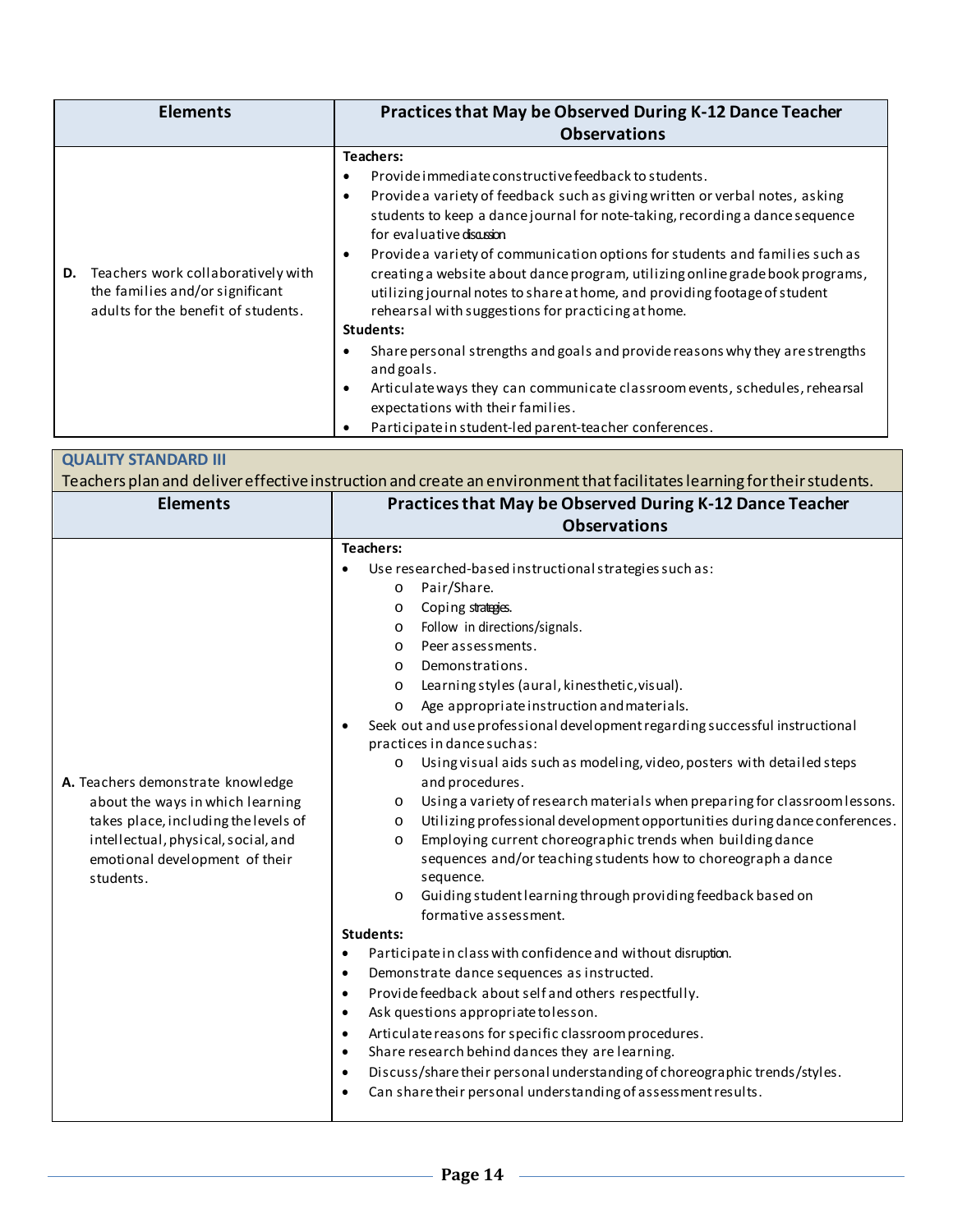| <b>B.</b> Teachers use formal and informal<br>methods to assess student<br>learning, provide feedback, and<br>use results to inform planning and<br>instruction. | <b>Teachers:</b><br>Use assessment strategies such as:<br>$\bullet$<br>Pre and post-tests.<br>$\circ$<br>Word walls of dance specific critical language.<br>$\circ$<br>Differentiated manipulatives and instruction.<br>$\circ$<br>Visual aids (such as posters of techniques/dance styles/classroom procedures;<br>$\circ$<br>videos of propertednique/style/procedures).<br>Daily objectives and deadlines are clearly posted.<br>$\circ$<br>Creative process and performance reflections through verbal and/or<br>$\circ$<br>journalingactivities.<br>Critiques (individual, self, peer, small and large group evaluative discussions).<br>$\circ$<br>Rubrics (self-assessment and teacher assessment options).<br>$\circ$<br>Use Pre- and post-tests (written and performance)<br>$\bullet$<br>Use Observations (formal andinformal)<br>$\bullet$<br>Model and offer opportunities for students to journal the steps of the creative<br>$\bullet$<br>dance process<br>Assign research projects around dance history, culture, etc.<br>$\bullet$<br>Structure lessons that appeal to students with varied learning styles by including<br>$\bullet$<br>visual, kinesthetic and verbal content in movement lessons. |
|------------------------------------------------------------------------------------------------------------------------------------------------------------------|-----------------------------------------------------------------------------------------------------------------------------------------------------------------------------------------------------------------------------------------------------------------------------------------------------------------------------------------------------------------------------------------------------------------------------------------------------------------------------------------------------------------------------------------------------------------------------------------------------------------------------------------------------------------------------------------------------------------------------------------------------------------------------------------------------------------------------------------------------------------------------------------------------------------------------------------------------------------------------------------------------------------------------------------------------------------------------------------------------------------------------------------------------------------------------------------------------------------------|
|                                                                                                                                                                  |                                                                                                                                                                                                                                                                                                                                                                                                                                                                                                                                                                                                                                                                                                                                                                                                                                                                                                                                                                                                                                                                                                                                                                                                                       |
|                                                                                                                                                                  |                                                                                                                                                                                                                                                                                                                                                                                                                                                                                                                                                                                                                                                                                                                                                                                                                                                                                                                                                                                                                                                                                                                                                                                                                       |
|                                                                                                                                                                  |                                                                                                                                                                                                                                                                                                                                                                                                                                                                                                                                                                                                                                                                                                                                                                                                                                                                                                                                                                                                                                                                                                                                                                                                                       |
|                                                                                                                                                                  |                                                                                                                                                                                                                                                                                                                                                                                                                                                                                                                                                                                                                                                                                                                                                                                                                                                                                                                                                                                                                                                                                                                                                                                                                       |
|                                                                                                                                                                  |                                                                                                                                                                                                                                                                                                                                                                                                                                                                                                                                                                                                                                                                                                                                                                                                                                                                                                                                                                                                                                                                                                                                                                                                                       |
|                                                                                                                                                                  |                                                                                                                                                                                                                                                                                                                                                                                                                                                                                                                                                                                                                                                                                                                                                                                                                                                                                                                                                                                                                                                                                                                                                                                                                       |
|                                                                                                                                                                  |                                                                                                                                                                                                                                                                                                                                                                                                                                                                                                                                                                                                                                                                                                                                                                                                                                                                                                                                                                                                                                                                                                                                                                                                                       |
|                                                                                                                                                                  |                                                                                                                                                                                                                                                                                                                                                                                                                                                                                                                                                                                                                                                                                                                                                                                                                                                                                                                                                                                                                                                                                                                                                                                                                       |
|                                                                                                                                                                  |                                                                                                                                                                                                                                                                                                                                                                                                                                                                                                                                                                                                                                                                                                                                                                                                                                                                                                                                                                                                                                                                                                                                                                                                                       |
|                                                                                                                                                                  |                                                                                                                                                                                                                                                                                                                                                                                                                                                                                                                                                                                                                                                                                                                                                                                                                                                                                                                                                                                                                                                                                                                                                                                                                       |
|                                                                                                                                                                  |                                                                                                                                                                                                                                                                                                                                                                                                                                                                                                                                                                                                                                                                                                                                                                                                                                                                                                                                                                                                                                                                                                                                                                                                                       |
|                                                                                                                                                                  |                                                                                                                                                                                                                                                                                                                                                                                                                                                                                                                                                                                                                                                                                                                                                                                                                                                                                                                                                                                                                                                                                                                                                                                                                       |
|                                                                                                                                                                  |                                                                                                                                                                                                                                                                                                                                                                                                                                                                                                                                                                                                                                                                                                                                                                                                                                                                                                                                                                                                                                                                                                                                                                                                                       |
|                                                                                                                                                                  | Alter the content and structure of lessons based on students' previous<br>$\bullet$<br>performances and experience                                                                                                                                                                                                                                                                                                                                                                                                                                                                                                                                                                                                                                                                                                                                                                                                                                                                                                                                                                                                                                                                                                    |
|                                                                                                                                                                  | Students:                                                                                                                                                                                                                                                                                                                                                                                                                                                                                                                                                                                                                                                                                                                                                                                                                                                                                                                                                                                                                                                                                                                                                                                                             |
|                                                                                                                                                                  |                                                                                                                                                                                                                                                                                                                                                                                                                                                                                                                                                                                                                                                                                                                                                                                                                                                                                                                                                                                                                                                                                                                                                                                                                       |
|                                                                                                                                                                  | Participate in class with confidence and without disruption.<br>$\bullet$                                                                                                                                                                                                                                                                                                                                                                                                                                                                                                                                                                                                                                                                                                                                                                                                                                                                                                                                                                                                                                                                                                                                             |
|                                                                                                                                                                  | Demonstrate dance sequences as instructed.<br>٠                                                                                                                                                                                                                                                                                                                                                                                                                                                                                                                                                                                                                                                                                                                                                                                                                                                                                                                                                                                                                                                                                                                                                                       |
|                                                                                                                                                                  | Provide feedback about self and others respectfully.<br>$\bullet$                                                                                                                                                                                                                                                                                                                                                                                                                                                                                                                                                                                                                                                                                                                                                                                                                                                                                                                                                                                                                                                                                                                                                     |
|                                                                                                                                                                  | Can share their personal understanding of classroom expectations and teacher<br>$\bullet$                                                                                                                                                                                                                                                                                                                                                                                                                                                                                                                                                                                                                                                                                                                                                                                                                                                                                                                                                                                                                                                                                                                             |
|                                                                                                                                                                  | instruction when asked.                                                                                                                                                                                                                                                                                                                                                                                                                                                                                                                                                                                                                                                                                                                                                                                                                                                                                                                                                                                                                                                                                                                                                                                               |
|                                                                                                                                                                  | Articulate personal understanding of strengths and goals to improve their dance                                                                                                                                                                                                                                                                                                                                                                                                                                                                                                                                                                                                                                                                                                                                                                                                                                                                                                                                                                                                                                                                                                                                       |
|                                                                                                                                                                  | knowledge and skills                                                                                                                                                                                                                                                                                                                                                                                                                                                                                                                                                                                                                                                                                                                                                                                                                                                                                                                                                                                                                                                                                                                                                                                                  |
|                                                                                                                                                                  | Share self-critiques and reasoning utilized during self-evaluation                                                                                                                                                                                                                                                                                                                                                                                                                                                                                                                                                                                                                                                                                                                                                                                                                                                                                                                                                                                                                                                                                                                                                    |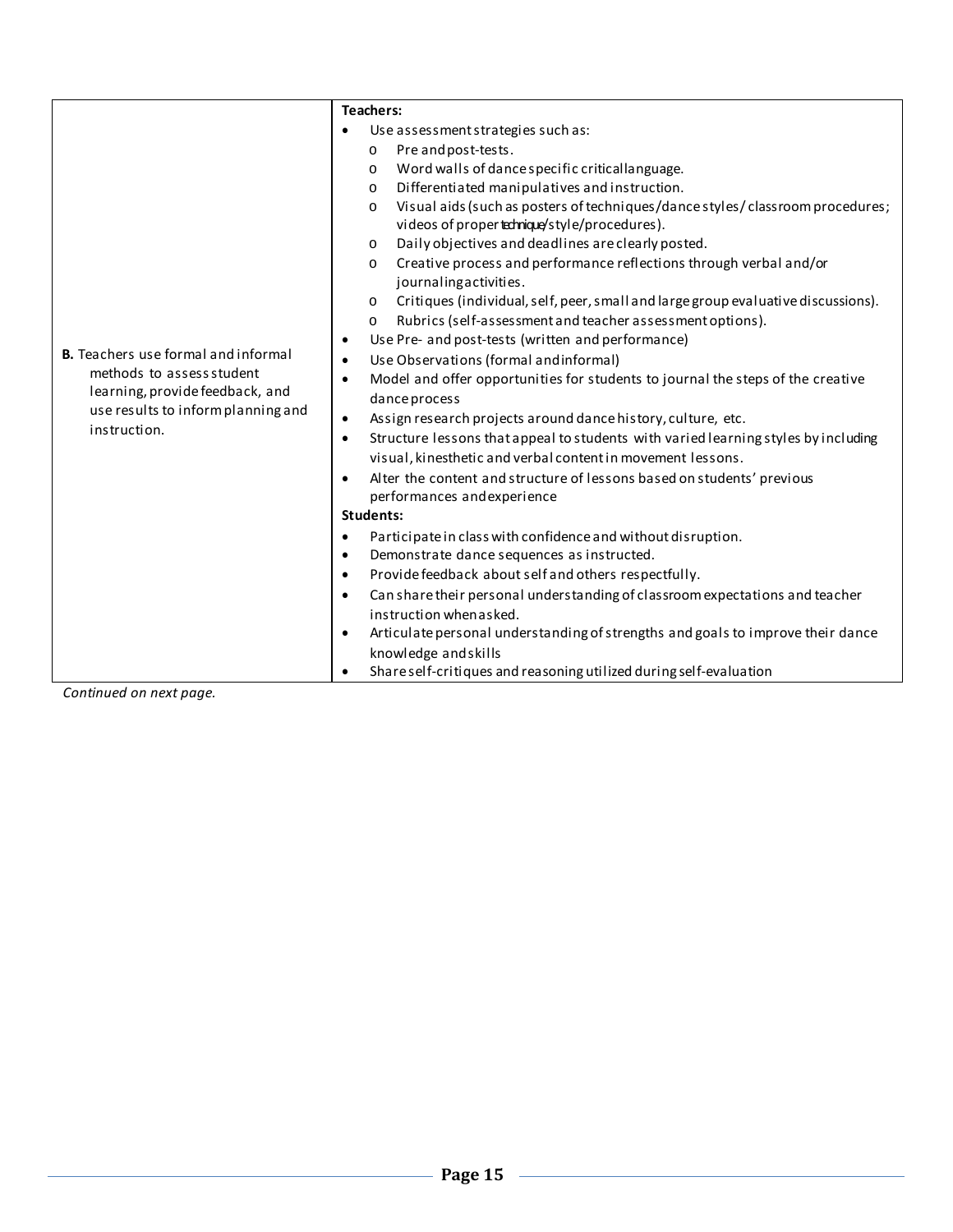| <b>Elements</b>                                                                                                                                                                   | Practices that May be Observed During K-12 Dance Teacher<br><b>Observations</b>                                                                                                                                                                                                                                                                                                                                                                                                                                                                                                                                                                                                                                                                                         |
|-----------------------------------------------------------------------------------------------------------------------------------------------------------------------------------|-------------------------------------------------------------------------------------------------------------------------------------------------------------------------------------------------------------------------------------------------------------------------------------------------------------------------------------------------------------------------------------------------------------------------------------------------------------------------------------------------------------------------------------------------------------------------------------------------------------------------------------------------------------------------------------------------------------------------------------------------------------------------|
| C. Teachers integrate and utilize<br>appropriate available technology<br>to engage students in authentic<br>learning experiences.                                                 | <b>Teachers:</b><br>Seek out and use ways to integrate technology throughout instruction such as:<br>Tablets.<br>$\circ$<br>Hand held devices.<br>$\Omega$<br>Videos.<br>$\circ$<br>Projectors.<br>$\circ$<br>Flipcharts.<br>$\circ$<br>Visual aids.<br>$\Omega$<br>YouTube/Safe share-web sitesearches.<br>$\circ$<br>Cell phones.<br>$\Omega$<br>Choreographic software.<br><b>Students:</b><br>Articulate ways technology can enhance a dance performance.<br>$\bullet$<br>Share ideas for uses of technology within dance class.<br>$\bullet$<br>Demonstrate confidence in the use of technology within dance class.<br>$\bullet$                                                                                                                                   |
| D. Teachers establishand communicate<br>high expectations for all students<br>and use processes to support the<br>development of critical thinking and<br>problem solving skills. | <b>Teachers:</b><br>Incorporate team buildingstrategies.<br>$\bullet$<br>Userubrics.<br>$\bullet$<br>Model success criteria.<br>$\bullet$<br>Encourage students to set individualgoals.<br>$\bullet$<br>Model and expect appropriate time management and deadlines.<br>$\bullet$<br>Encourage students to utilize creative process to develop unique movement<br>$\bullet$<br>choices.<br>Students:<br>Articulate processes that make them most successful in dance class.<br>٠<br>Share ideas when creating dance movements.<br>$\bullet$<br>Contribute to class discussions and dance rehearsals and performances.<br>$\bullet$<br>Set individual goals for dance.<br>$\bullet$<br>Attend to dance classroom expectations including time management and<br>deadlines. |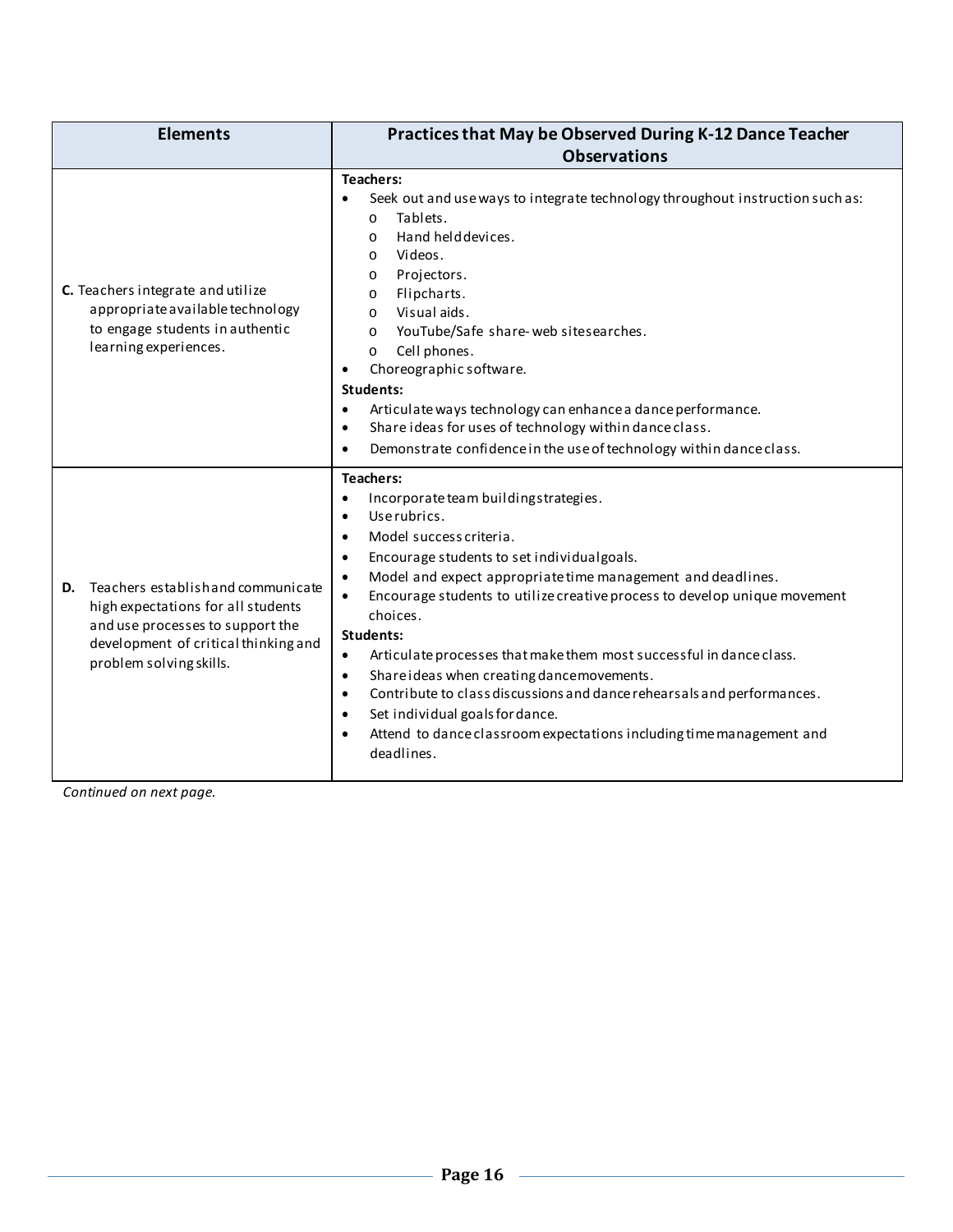| <b>Elements</b>                                                                                 | Practices that May be Observed During K-12 Dance Teacher<br><b>Observations</b>                                                                                                                                                                                                                                                                                                                                                                                                                                                                                                     |
|-------------------------------------------------------------------------------------------------|-------------------------------------------------------------------------------------------------------------------------------------------------------------------------------------------------------------------------------------------------------------------------------------------------------------------------------------------------------------------------------------------------------------------------------------------------------------------------------------------------------------------------------------------------------------------------------------|
| Teachers providestudents with<br>Е.<br>opportunities to work in teams and<br>develop leadership | <b>Teachers:</b><br>Choreograph in small groups<br>Provide opportunities for students to lead warm-ups<br>$\bullet$<br>Provide opportunities to students to lead dance classes/dance captains<br>Encourage students to become members of associations such as the National<br>Honor Society for Dance Arts<br>Students:<br>Demonstrate personal responsibility in group dances<br>Share dance knowledge with peers<br>٠<br>Connect with peers from other dance programs                                                                                                             |
| F. Teachers model and promote<br>effective communication.                                       | <b>Teachers:</b><br>Post Learning Objectives and deadlines<br>٠<br>Use Word Walls to teach the language of dance<br>$\bullet$<br>Demonstrate and model standard dance terminology<br>$\bullet$<br>Provide a variety of opportunities for students to apply dance terms throughout<br>$\bullet$<br>the rehearsal and performance process<br>Students:<br>Articulate personal understanding of dance terms through providing their own<br>definitions and/or demonstrating terminology correctly<br>Articulate purpose and/or lesson expectations<br>$\bullet$<br>Adhere to deadlines |

\*The practices included in these tables are examples only and should not be considered requirements or an all-inclusive list. They are provided to help the evaluator and dance teacher understand how teacher quality standards may be met through dance instruction.

It should be noted that Teacher Quality Standard IV is not included in Exhibit 2 because their professional practices are not easily observable during classroom observations. This standard iswell-represented in Exhibit 1, which provides ideas for evidence/artifacts to demonstrate proficiency on non-observable practices.